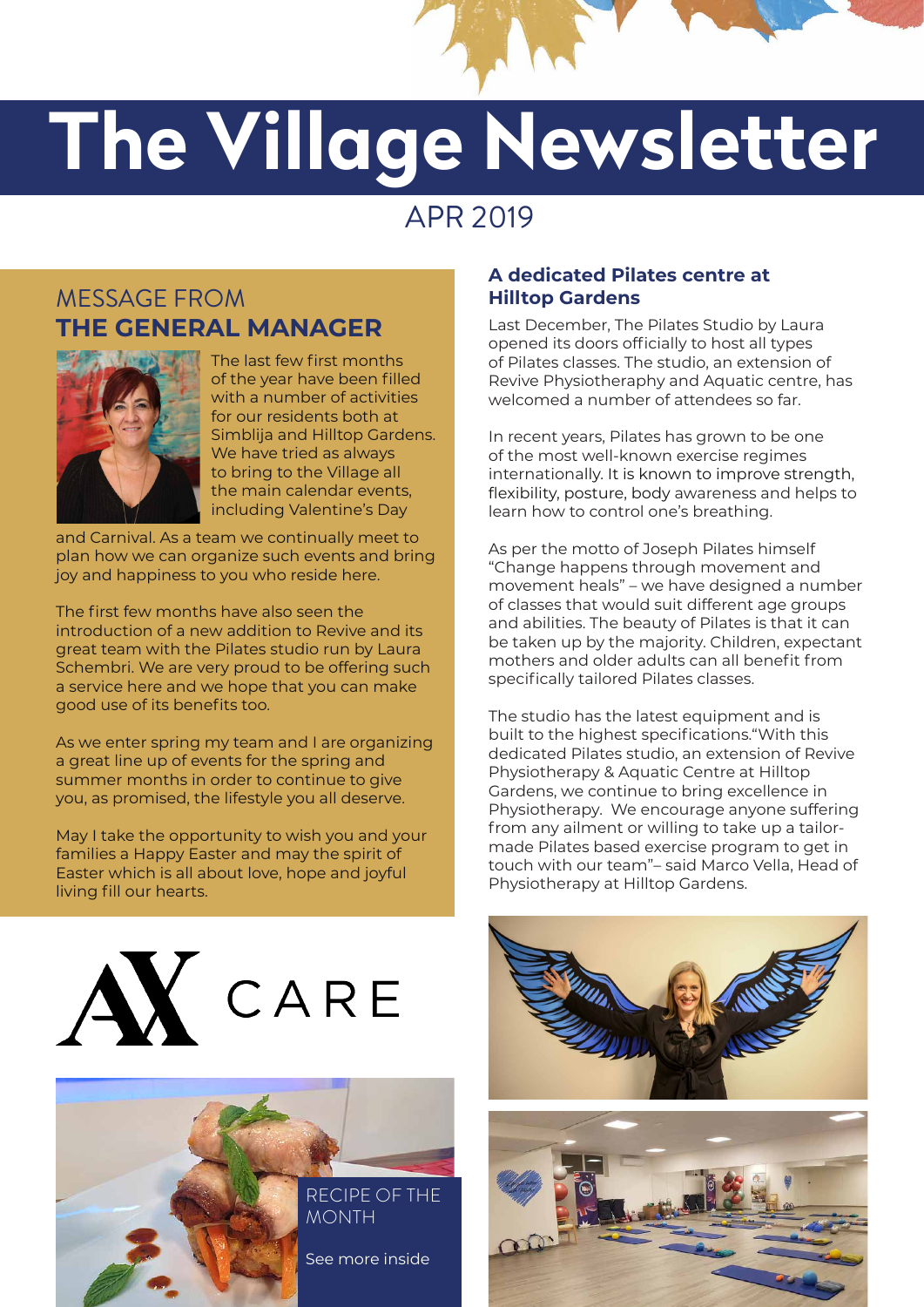#### **Carol singing by Staff**

The cheer and the smiles by the crowd who gathered at the Crescent lobby were enough to show the residents' appreciation to the staff's collective effort last December. After the lighting of the village, members of staff sang two Christmas songs together as one team to the delight of those present. With more than 95% of the staff out of the performing scene since the early years of primary school, a lot of effort was put in during the week to get in tune. The Joy Gospel Singers Choir saved the day soon after as they gave a splendid concert at the Courtyard Hall.





Members of staff who sang Christmas Carols

#### **Valentine's Day**

This Valentine's we wanted to give out something meaningful to all residents. What's more beautiful than a red carnation flower symbolising love and affection? The carnation is adored for many reasons, three of which include their ruffled outlook, their clove-like fragrance and their impressively lengthy blooming period. On top of this, carnations are highly associated with various meanings, including distinction, fascination, and love.

Following last year's success we wanted to appoint a member of staff to deliver the flowers and act as our cupid. Jean Pierre from Food & Beverage was the first to volounteer and some residents were really surprised to find him knocking on their door with his pointed angel-like feathers. His calming smile was appreciated by many and some wanted to capture the moment by taking a photo. Who knows who will be knocking on your door next Febuary 14th?

## **CUP HLOVE**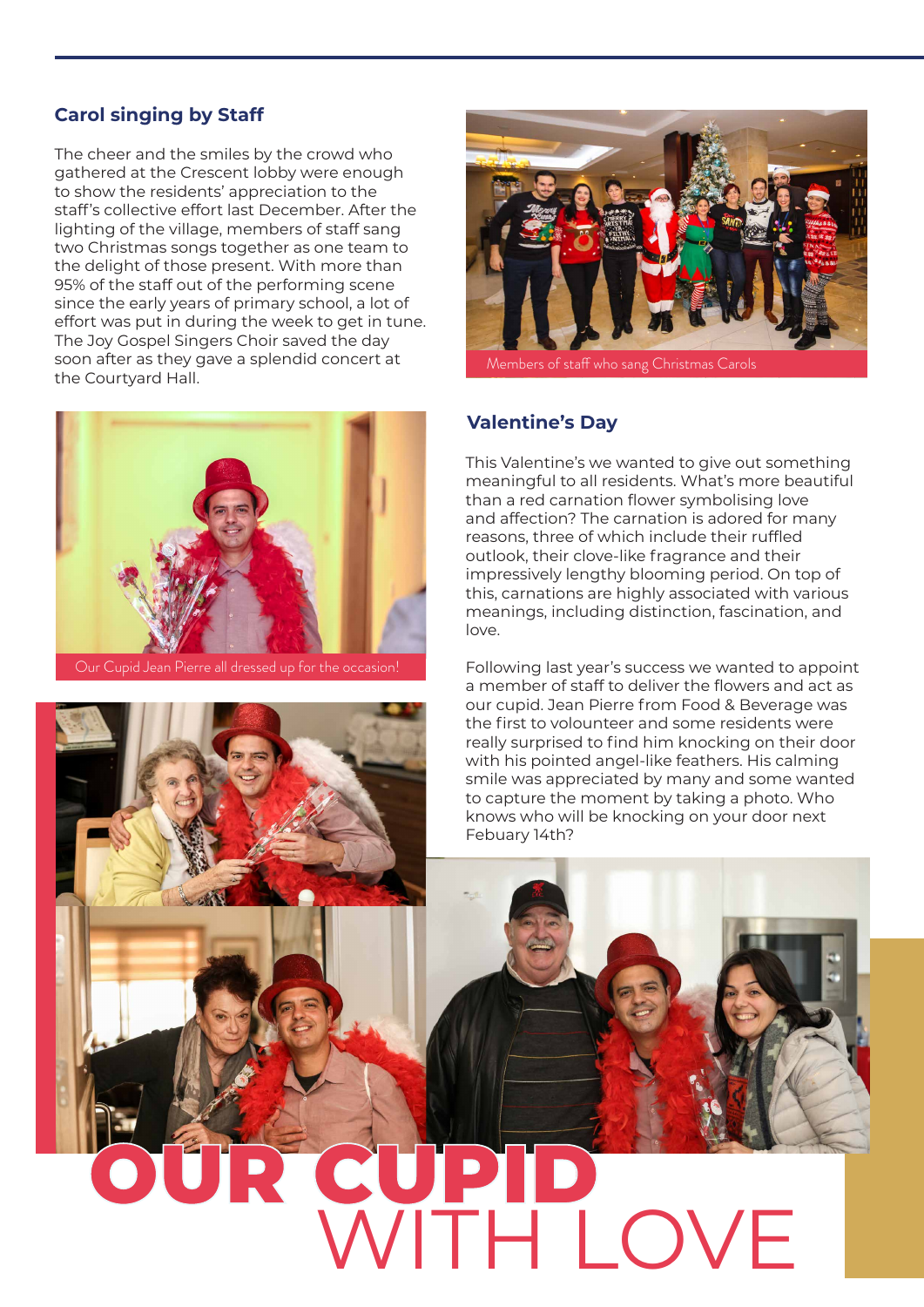## **Carnival at AX Care**

Celebrating carnival is a yearly tradition on the island. In fact, it is one of the oldest traditions in Malta, with its history being documented for no less than five centuries dating back to the Knights of St John. Celebrations boasting extravagantly coloured floats perched on lorries, marching bands, magnificent masks and vibrant costumes take over Valletta - the hub of all the fun.

We tried to bring over the joy to the village and give the opportunity to the residents to live the festive spirit which ignites during this time. Magnificent and vibrant masks were also brought over to add to the fantasty as residents enjoyed posing for photos.

A Carnival themed lunch was organised at The Orchard were guests could enjoy some traditional dishes and seasonal sweets. Guests enjoyed taking photos with the masks and uploading them on social media. We managed to capture some enjoying the moment too!

A Candy Cart filled with all types of sweets raced the Simblija Corridors as we handed out a portion of assorted sweets to the care home residents.

All in all it was a feast of costumes, delicious food and fun– carnival time brings everyone together.